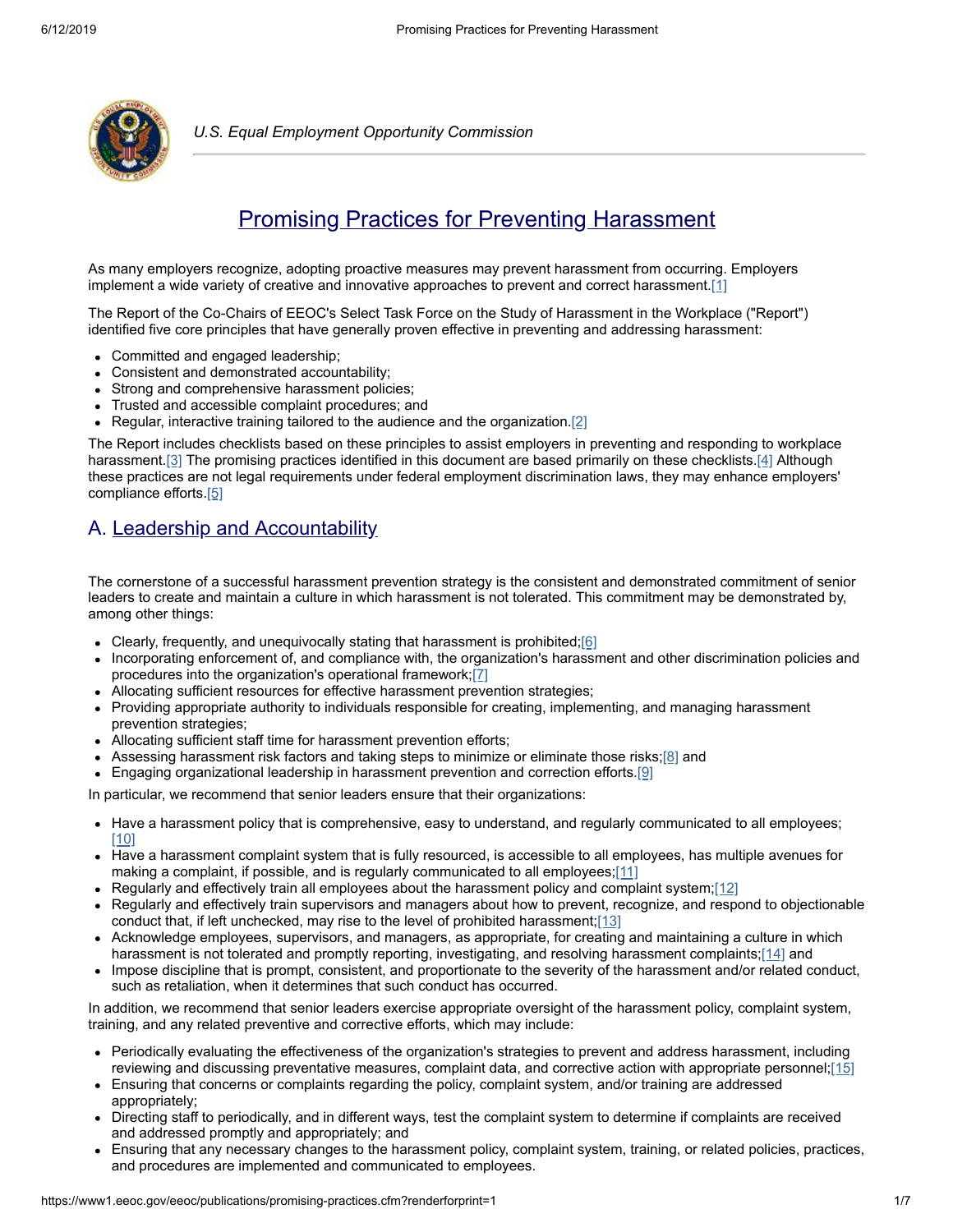To maximize effectiveness, senior leaders could seek feedback about their anti-harassment efforts. For example, senior leaders could consider:

- Conducting anonymous employee surveys on a regular basis to assess whether harassment is occurring, or is perceived to be tolerated[;\[16\]](#page-4-7) and
- Partnering with researchers to evaluate the organization's harassment prevention strategies.

#### B. Comprehensive and Effective Harassment Policy

A comprehensive, clear harassment policy that is regularly communicated to all employees is an essential element of an effective harassment prevention strategy. A comprehensive harassment policy includes, for example:

- A statement that the policy applies to employees at every level of the organization, as well as to applicants, clients, customers, and other relevant individuals[;\[17\]](#page-4-8)
- An unequivocal statement that harassment based on, at a minimum, any legally protected characteristic is prohibited; [\[18\]](#page-4-9)
- An easy to understand description of prohibited conduct, including examples;
- A description of any processes for employees to informally share or obtain information about harassment without filing a complaint[;\[19\]](#page-4-10)
- A description of the organization's harassment complaint system, including multiple (if possible), easily accessible reporting avenues[;\[20\]](#page-4-11)
- A statement that employees are encouraged to report conduct that they believe may be prohibited harassment (or that, if left unchecked, may rise to the level of prohibited harassment), even if they are not sure that the conduct violates the policy;
- A statement that the employer will provide a prompt, impartial, and thorough investigation;
- A statement that the identity of individuals who report harassment, alleged victims, witnesses, and alleged harassers will be kept confidential to the extent possible and permitted by law, consistent with a thorough and impartial investigation;
- A statement that employees are encouraged to respond to questions or to otherwise participate in investigations regarding alleged harassment;
- <span id="page-1-0"></span>A statement that information obtained during an investigation will be kept confidential to the extent consistent with a thorough and impartial investigation and permitted by law; $[21]$
- An assurance that the organization will take immediate and proportionate corrective action if it determines that harassment has occurred; and
- <span id="page-1-1"></span>An unequivocal statement that retaliation is prohibited, and that individuals who report harassing conduct, participate in investigations, or take any other actions protected under federal employment discrimination laws will not be subjected to retaliation.[\[22\]](#page-5-1)

In addition, effective written harassment policie[s\[23\]](#page-5-2) are, for example:

- Written and communicated in a clear, easy to understand style and format;
- Translated into all languages commonly used by employees; $[24]$
- Provided to employees upon hire and during harassment trainings, and posted centrally, such as on the company's internal website, in the company handbook, near employee time clocks, in employee break rooms, and in other commonly used areas or locations;[\[25\]](#page-5-4) and
- Periodically reviewed and updated as needed, and re-translated, disseminated to staff, and posted in central locations.

## C. Effective and Accessible Harassment Complaint System

An effective harassment complaint system welcomes questions, concerns, and complaints; encourages employees to report potentially problematic conduct early; treats alleged victims, complainants, witnesses, alleged harassers, and others with respect; operates promptly, thoroughly, and impartially; and imposes appropriate consequences for harassment or related misconduct, such as retaliation.

For example, an effective harassment complaint system:

- Is fully resourced, enabling the organization to respond promptly, thoroughly, and effectively to complaints;
- <span id="page-1-2"></span> $\bullet$  Is translated into all languages commonly used by employees; $[26]$
- Provides multiple avenues of complaint, if possible, $[27]$  including an avenue to report complaints regarding senior leaders;
- Is responsive to complaints by employees and by other individuals on their behalf; $[28]$
- May describe the information the organization requests from complainants, even if complainants cannot provide it all, including: the alleged harasser(s), alleged victim(s), and any witnesses; the date(s) of the alleged harassment; the location(s) of the alleged harassment; and a description of the alleged harassment;[\[29\]](#page-5-8)
- <span id="page-1-3"></span>May include voluntary alternative dispute resolution processes to facilitate communication and assist in preventing and addressing prohibited conduct, or conduct that could eventually rise to the level of prohibited conduct, early;
- Provides prompt, thorough, and neutral investigations;
- Protects the privacy of alleged victims, individuals who report harassment, witnesses, alleged harassers, and other relevant individuals to the greatest extent possible, consistent with a thorough and impartial investigation and with relevant legal requirements;
- Includes processes to determine whether alleged victims, individuals who report harassment, witnesses, and other relevant individuals are subjected to retaliation, and imposes sanctions on individuals responsible for retaliation;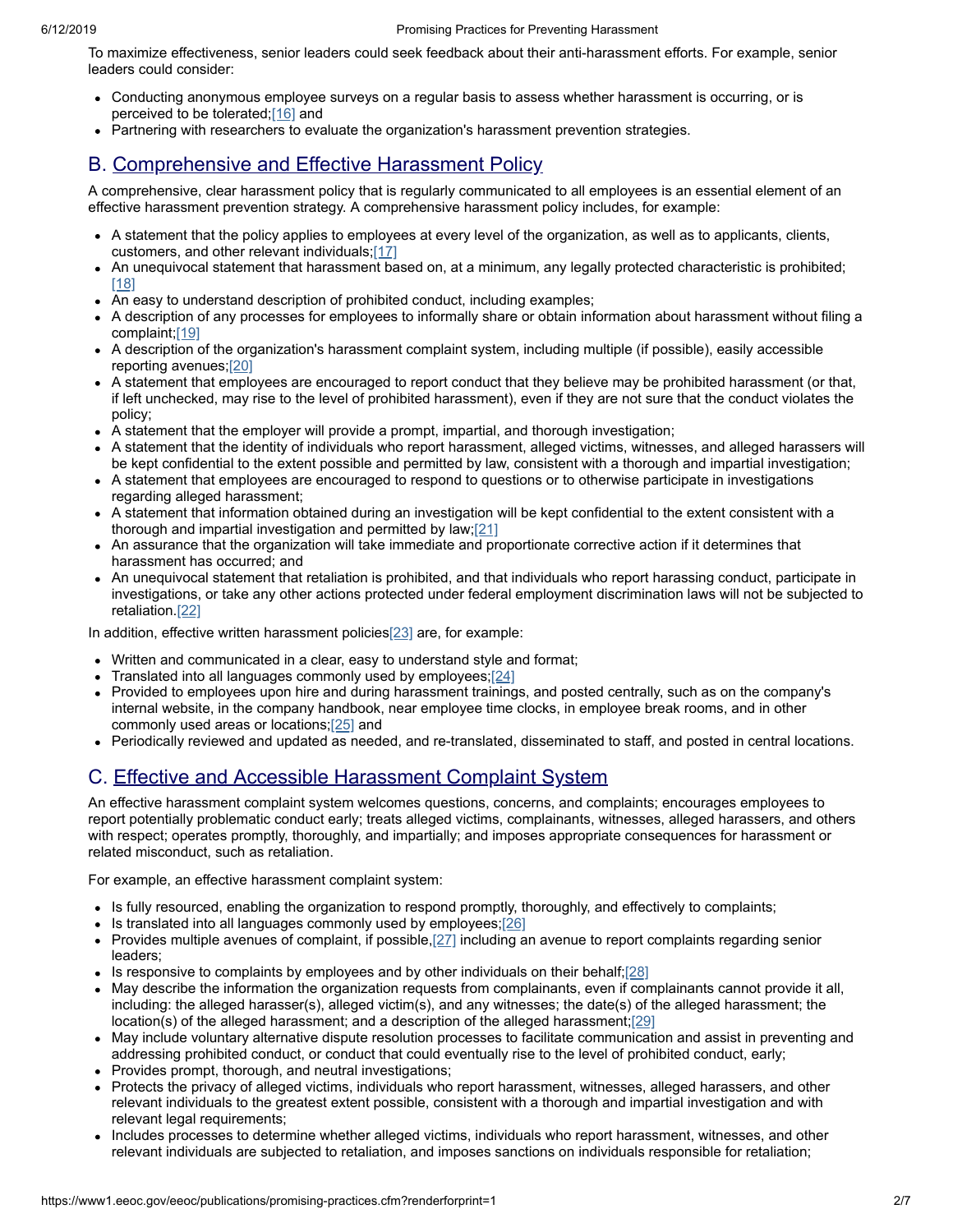#### 6/12/2019 Promising Practices for Preventing Harassment

- Includes processes to ensure that alleged harassers are not prematurely presumed guilty or prematurely disciplined for harassment; and
- Includes processes to convey the resolution of the complaint to the complainant and the alleged harasser and, where appropriate and consistent with relevant legal requirements, the preventative and corrective action taken.[\[30\]](#page-5-9)

We recommend that organizations ensure that the employees responsible for receiving, investigating, and resolving complaints or otherwise implementing the harassment complaint system, among other things:

- Are well-trained, [\[31\]](#page-5-10) objective, and neutral;
- Have the authority, independence, and resources required to receive, investigate, and resolve complaints appropriately;
- Take all questions, concerns, and complaints seriously, and respond promptly and appropriately;
- Create and maintain an environment in which employees feel comfortable reporting harassment to management;
- Understand and maintain the confidentiality associated with the complaint process; and
- Appropriately document every complaint, from initial intake to investigation to resolution, use guidelines to weigh the credibility of all relevant parties, and prepare a written report documenting the investigation, findings, recommendations, and disciplinary action imposed (if any), and corrective and preventative action taken (if any).

### D. Effective Harassment Training

Leadership, accountability, and strong harassment policies and complaint systems are essential components of a successful harassment prevention strategy, but only if employees are aware of them. Regular, interactive, comprehensive training of all employees may help ensure that the workforce understands organizational rules, policies, procedures, and expectations, as well as the consequences of misconduct.

Harassment training may be most effective if it is, among other things:

- Championed by senior leaders;
- Repeated and reinforced regularly;
- Provided to employees at every level and location of the organization;  $[32]$
- Provided in a clear, easy to understand style and format;
- Provided in all languages commonly used by employees;
- Tailored to the specific workplace and workforce;
- Conducted by qualified, live, interactive trainers, or, if live training is not feasible, designed to include active engagement by participants; and
- Routinely evaluated by participants and revised as necessary.

In addition, harassment training may be most effective when it is tailored to the organization and audience. Accordingly, when developing training, the daily experiences and unique characteristics of the work, workforce, and workplace are important considerations.

Effective harassment training for all employees includes, for example:

- Descriptions of prohibited harassment, as well as conduct that if left unchecked, might rise to the level of prohibited harassment;
- Examples that are tailored to the specific workplace and workforce;
- Information about employees' rights and responsibilities if they experience, observe, or become aware of conduct that they believe may be prohibited;
- Encouragement for employees to report harassing conduct;
- Explanations of the complaint process, as well as any voluntary alternative dispute resolution processes[;\[33\]](#page-5-12)
- Explanations of the information that may be requested during an investigation, including: the name or a description of the alleged harasser(s), alleged victim(s), and any witnesses; the date(s) of the alleged harassment; the location(s) of the alleged harassment; and a description of the alleged harassment;
- Assurance that employees who report harassing conduct, participate in investigations, or take any other actions protected under federal employment discrimination laws will not be subjected to retaliation;
- Explanations of the range of possible consequences for engaging in prohibited conduct;
- Opportunities to ask questions about the training, harassment policy, complaint system, and related rules and expectations; and
- Identification and provision of contact information for the individual(s) and/or office(s) responsible for addressing harassment questions, concerns, and complaints.

Because supervisors and managers have additional responsibilities, they may benefit from additional training. Employers may also find it helpful to include non-managerial and non-supervisory employees who exercise authority, such as team leaders.<sup>[34]</sup>

Effective harassment training for supervisors and managers includes, for example:

- Information about how to prevent, identify, stop, report, and correct harassment, such as:
	- Identification of potential risk factors for harassment and specific actions that may minimize or eliminate the risk of harassment[;\[35\]](#page-6-1)
	- Easy to understand, realistic methods for addressing harassment that they observe, that is reported to them, or that they otherwise learn of;
	- Clear instructions about how to report harassment up the chain of command; and
	- Explanations of the confidentiality rules associated with harassment complaints;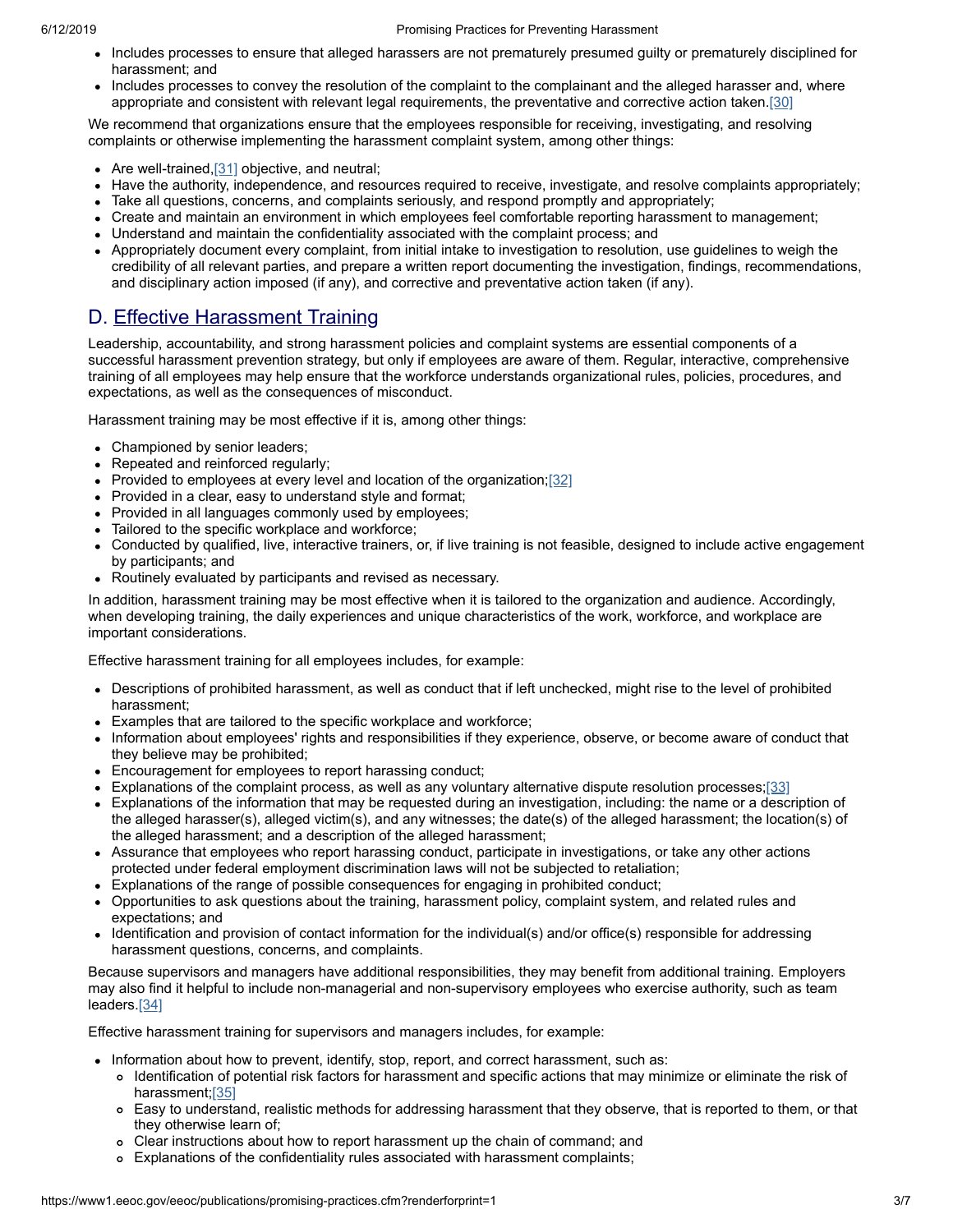#### 6/12/2019 Promising Practices for Preventing Harassment

- An unequivocal statement that retaliation is prohibited, along with an explanation of the types of conduct that are protected from retaliation under federal employment discrimination laws, such as:
	- Complaining or expressing an intent to complain about harassing conduct;
	- Resisting sexual advances or intervening to protect others from such conduct; and
	- o Participating in an investigation about harassing conduct or other alleged discrimination;[\[36\]](#page-6-2) and
- <span id="page-3-8"></span>Explanations of the consequences of failing to fulfill their responsibilities related to harassment, retaliation, and other prohibited conduct.

To help prevent conduct from rising to the level of unlawful workplace harassment, employers also may find it helpful to consider and implement new forms of training, such as workplace civility or respectful workplace training and/or bystander intervention training.[\[37\]](#page-6-3) In addition, employers may find it helpful to meet with employees as needed to discuss issues related to current or upcoming events and to share relevant resources.

<span id="page-3-0"></span>[1] See, e.g., EEOC, Select Task Force Meeting of October 22, 2015 - Workplace Harassment: Promising Practices to *Prevent Workplace Harassment*, [https://www.eeoc.gov/eeoc/task\\_force/harassment/10-22-15/index.cfm](https://www.eeoc.gov/eeoc/task_force/harassment/10-22-15/index.cfm). Promising practices may vary based on the characteristics of the workplace and/or workforce.

<span id="page-3-1"></span>[\[2\]](#page-0-0) *See* Chai R. Feldblum & Victoria A. Lipnic, EEOC, *Select Task Force on the Study of Harassment in the Workplace, Report of Co-Chairs Chai R. Feldblum & Victoria A. Lipnic* (2016),

[https://www.eeoc.gov/eeoc/task\\_force/harassment/upload/report.pdf](https://www.eeoc.gov/eeoc/task_force/harassment/upload/report.pdf) [hereinafter *Select Task Force Co-Chairs' Report*].

<span id="page-3-2"></span>[3] *See Select Task Force Co-Chairs' Report*, *supra* note 2, at 79-82 (noting that the checklists are intended as a resource for employers, rather than as a measurement of legal compliance).

<span id="page-3-3"></span>[4] This document focuses primarily on several practices identified in Select Task Force testimony and the subsequent Select Task Force Co-Chair Report. While EEOC believes that these practices may help employers prevent and address harassment, these practices do not represent an exhaustive list of promising preventative and corrective actions. We encourage employers to continue to develop, implement, and share additional promising practices.

<span id="page-3-4"></span>[5] We note, however, that refraining from taking certain actions recommended here as promising practices may increase an employer's liability risk in certain circumstances. For example, failing to develop and implement an adequate antiharassment policy and complaint procedure may preclude an employer from establishing an affirmative defense to a supervisory harassment complaint, or a defense to a coworker harassment complaint.

Moreover, state and/or local laws may impose certain harassment prevention-related responsibilities on covered employers that are similar to specific promising practices described in this Appendix; failing to comply with those laws may result in liability. *See, e.g.,* Cal. Gov. Code §§ 12950 - 12950.1 (West 2017) (requiring California employers to provide information to employees regarding sexual harassment, internal complaint procedures, and remedies; and requiring California private sector employers with at least 50 employees and all California public sector employers to provide sexual harassment training to supervisors); Conn. Gen. Stat. Ann. § 46a-54(15) - (16) (West 2017) (requiring Connecticut employers with at least three employees to prominently post information about sexual harassment prohibitions and remedies, requiring Connecticut employers with at least 50 employees to provide sexual harassment training to supervisors, and requiring Connecticut public sector employers to provide discrimination training to supervisory and nonsupervisory employees);Me. Rev. Stat. tit. 26, § 807 (2017) (requiring Maine employers to prominently post information about sexual harassment and the external complaint process, and to annually provide employees with a written notice regarding sexual harassment and internal and external complaint processes; and requiring Maine employers with at least 15 employees to provide sexual harassment training to employees and supervisors); Mass. Gen. Laws Ann. ch. 151B, § 3A (West 2017) (requiring Massachusetts employers with at least six employees to develop a written sexual harassment policy and to provide the policy to new employees upon hire, and to all employees annually).

<span id="page-3-5"></span>[\[6\]](#page-0-1) For example, in addition to regularly disseminating the organization's harassment policy and complaint procedure, senior leaders could notify employees about relevant policies and resources in response to high profile events.

<span id="page-3-6"></span>[7] See, e.g., Patti Perez, Written Testimony for the October 22, 2015 Meeting of the EEOC Select Task Force on the Study *of Harassment in the Workplace*, [https://www.eeoc.gov/eeoc/task\\_force/harassment/10-22-15/perez.cfm](https://www.eeoc.gov/eeoc/task_force/harassment/10-22-15/perez.cfm) [hereinafter *Perez Task Force Testimony*] (observing that companies that are committed to preventing inappropriate conduct develop, implement, and incorporate "robust" and "creative" programs into "the fabric of their being").

For example, leaders could direct human resources staff to request information from supervisory and managerial applicants and/or their references about applicants' demonstrated commitment to and experience with enforcing harassment policies and other EEO policies, practices, and procedures. Leaders could also instruct HR to ensure that employee orientation and training material includes information about the organization's harassment policy, complaint procedure, and any related rules, policies, and expectations. In addition, leaders could ensure that enforcement of, and compliance with, the organization's harassment policy and related policies and procedures is included in executive competencies and performance plans for employees with supervisory or managerial responsibilities.

<span id="page-3-7"></span>[8] *See Select Task Force Co-Chairs' Report*, *supra* note 2, at 25-30, 83-88 (identifying select risk factors for harassment and proposing strategies to reduce the risk of harassment); *see also, e.g., Preventing Unlawful Workplace Harassment in California*, Soc'y for Human Res. Mgmt. (Apr. 16, 2016) (noting that human resources and information technology staff can monitor workplace communications for prohibited or unacceptable conduct, such as transmission of pornography, obscenities, and threats); Alexander et al., United States Army Research Institute for the Behavioral and Social Sciences,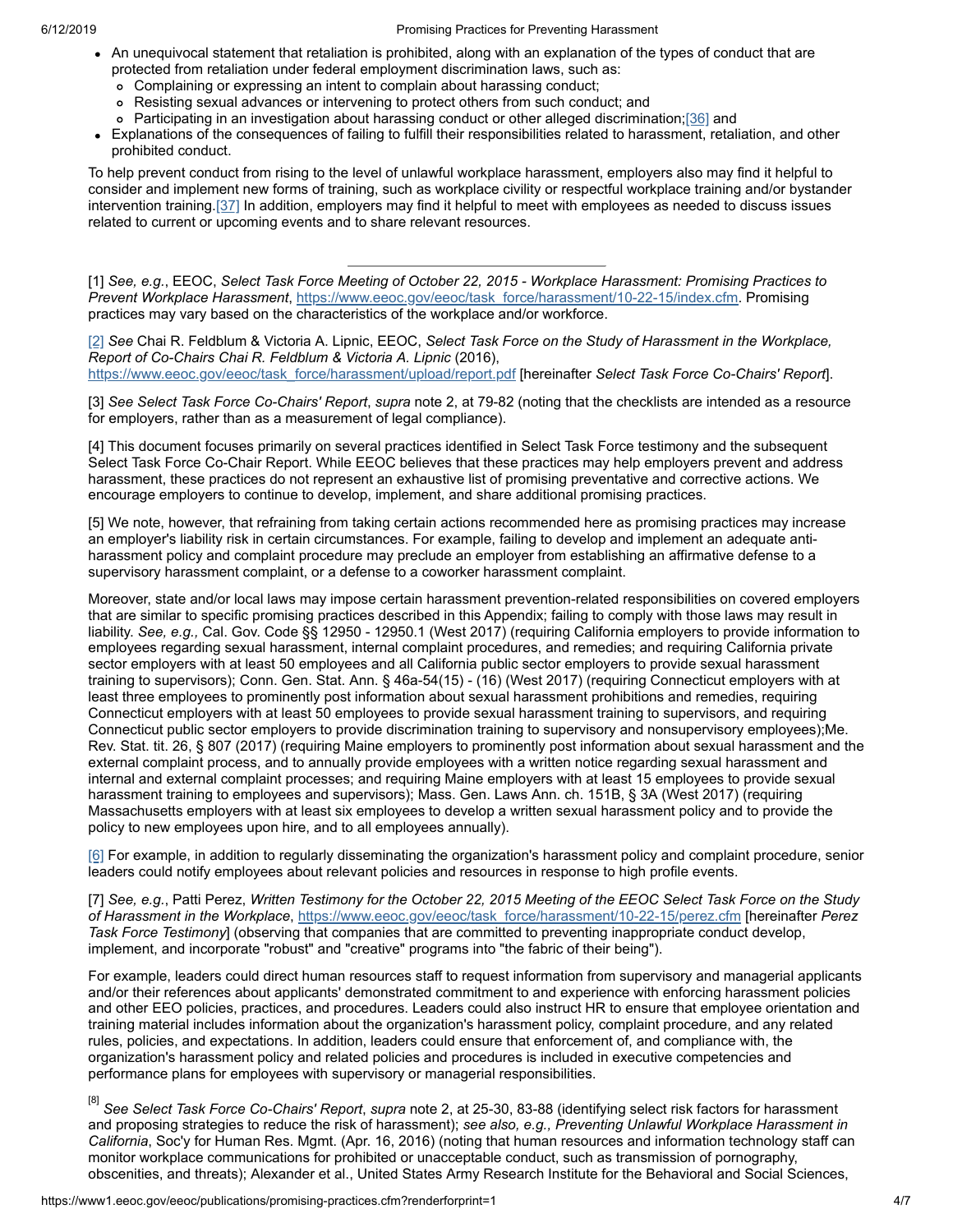*Best Practices in Sexual Harassment Policy and Assessment* 29 (2005) [hereinafter *Army Research Institute Best Practices Report*] (explaining a practice at one company in which Human Resources staff and managers make unannounced visits during night shifts, which tend to have less managerial supervision and therefore greater opportunity for harassment).

<span id="page-4-0"></span>[9] See, e.g., Heidi-Jane Olguin, Written Testimony for the October 22, 2015 Meeting of the EEOC Select Task Force on the *Study of Harassment in the Workplace*, [https://www.eeoc.gov/eeoc/task\\_force/harassment/10-22-15/olguin.cfm](https://www.eeoc.gov/eeoc/task_force/harassment/10-22-15/olguin.cfm) [hereinafter *Olguin Task Force Testimony*] (noting that senior leadership involvement is "crucial" in "set[ting] the tone for the entire organization" and describing an organization in which corporate executives were promptly notified of harassment complaints (assuming no conflict of interest), updated about investigation determinations, and involved in prevention analysis).

For example, organizations could include harassment prevention and corrective activity, as well as other equal employment opportunity-related information, in reports submitted to Boards of Directors or similar advisory or oversight entities. Employers should consult with legal counsel as necessary regarding any relevant legal considerations, such as confidentiality restrictions associated with complaints or disciplinary action.

- <span id="page-4-1"></span>[10] *See infra* section B for additional information about promising practices related to harassment policies.
- <span id="page-4-2"></span>[11] *See infra* section C for additional information about promising practices related to complaint procedures.
- <span id="page-4-3"></span>[12] *See infra* section D for additional information about promising practices related to training.
- <span id="page-4-4"></span>[13] *See infra* section D for additional information about promising practices related to training.

<span id="page-4-5"></span>[14] *See Olguin Task Force Testimony*, *supra* note 9 (explaining that appropriate acknowledgement of well-handled complaints - such as by privately praising complainants and managers who promptly reported complaints - may help create a compliance-oriented culture, and noting that senior leaders' willingness to critically examine and "aggressively deal with" managers who participate in harassment or who refrain from properly reporting harassment may enhance workplace morale and productivity).

<span id="page-4-6"></span>[15] *See, e.g., Perez Task Force Testimony*, *supra* note 7 (describing a company that tracked complaint trends, discovered multiple complaints of racial harassment and discrimination, and implemented a training program to address the perception of race-based conduct)*; Army Research Institute Best Practices Report*, *supra* note 8, at 30 (describing a company's efforts to measure the success of its sexual harassment policy, including tracking sexual harassment questions and allegations and conducting periodic employee surveys that included questions regarding sexual harassment).

When evaluating the effectiveness of harassment prevention and correction strategies, it may be helpful for organizations to carefully analyze complaint trends. A relatively high number of internal complaints may signify that harassment has occurred or was perceived to have occurred, but may also indicate employees' awareness of and confidence in the internal complaint process. *See, e.g., Perez Task Force Testimony*, *supra* note 7 (discussing a company that perceives increases in internal complaints positively as a "testament to the comfort and trust employees put in the [complaint] system"). A relatively low number of internal complaints may result from employees' lack of awareness or trust in the complaint process, or, alternatively, from the absence of harassing conduct in the organization. Organizations may find it helpful to solicit information from employees in anonymous surveys, harassment training sessions, or other settings in which employees may feel comfortable, regarding their awareness of and confidence in the organization's harassment policies and complaint procedures. Organizations could also solicit suggestions from employees about how to enhance employees' knowledge of and faith in the organization's harassment prevention and correction efforts.

<span id="page-4-7"></span>[16] *See, e.g., Select Task Force Co-Chairs' Report*, *supra* note 2, at 33 (addressing the development and use of climate surveys to assess perceptions of harassment among employees and members of the military).

<span id="page-4-8"></span>[17] It may be helpful to explain and/or provide examples of the non-employees covered by the policy, who may include individuals who interact with the organization's employees during the course of business, such as delivery or repair workers, security guards, and food service workers, as well as individuals otherwise affiliated with the organization, such as members of Boards of Directors or similar advisory or oversight entities.

<span id="page-4-9"></span>[18] Federal law prohibits workplace harassment based on race, color, national origin, religion, sex, age, disability, and genetic information. State and/or local laws may prohibit workplace harassment on additional bases. *See, e.g.,* Cal. Gov. Code § 12940(a) (West 2017) (prohibiting workplace harassment based on, among other things, marital status and military and veteran status); D.C. Code Ann. § 2-1402.11 (West 2017) (prohibiting workplace harassment based on, among other things, marital status, personal appearance, family responsibilities, political affiliation, and matriculation); Mich. Comp. Laws Ann. § 37.2202 (West 2017) (prohibiting workplace harassment based on, among other things, height, weight, and marital status); N.J. Stat. Ann. § 10:5-12 (West 2017) (prohibiting workplace harassment based on, among other things, marital status, civil union status, domestic partnership status, and military service); Wis. Stat. Ann. § 111.321 (West 2017) (prohibiting workplace harassment based on, among other things, arrest or conviction records, marital status, and military service). Employers may wish to consult with legal counsel as necessary to ensure that their harassment policies cover, at a minimum, all applicable legally protected bases.

<span id="page-4-10"></span>[19] To encourage employees to share and obtain information about harassment, employers may find it helpful to provide a process, such as a phone line or website, that enables employees (anonymously or identified, at their discretion) to ask questions or share concerns about harassment.

<span id="page-4-11"></span>[20] *See infra* note 27.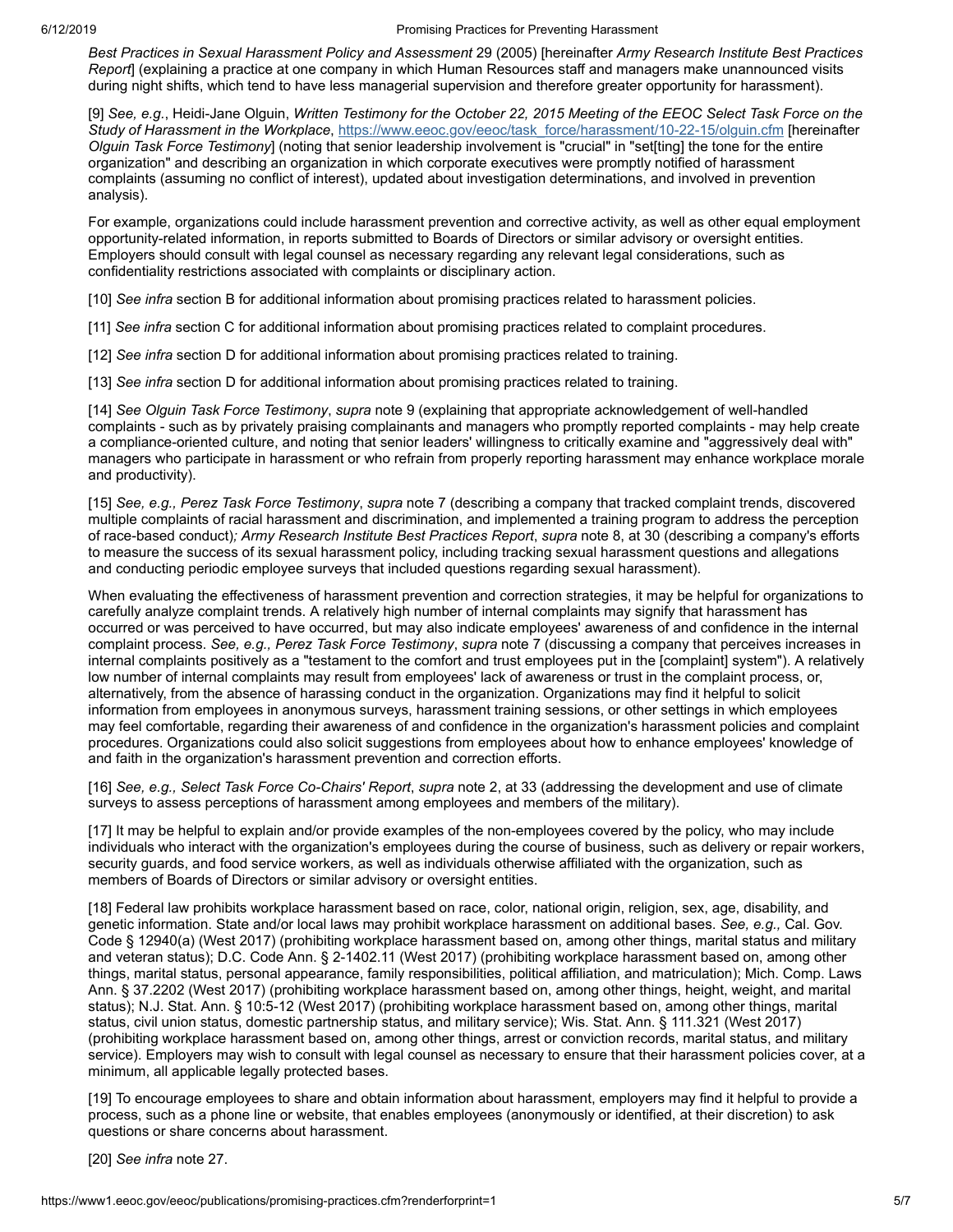<span id="page-5-0"></span>[\[21\]](#page-1-0) For example, the National Labor Relations Act restricts the circumstances under which employers may require employees to keep information shared or obtained during ongoing disciplinary investigations confidential. *See, e.g.,* Banner Health System d/b/a Banner Estrella Medical Center, 362 NLRB 137, 2015 WL 4179691, at \*3 (2015) (holding that employers may restrict employee discussions regarding discipline or ongoing disciplinary investigations involving themselves or their coworkers only if employers can establish a "legitimate and substantial business justification that outweighs employees' Section 7 rights"), *enforced in part*, 851 F.3d 35, 40 (D.C. Cir. 2017) (describing employees' right to discuss investigations with coworkers as "settled Board precedent" (quoting *Inova Health Sys. v. NLRB*, 795 F.3d 68, 85 (D.C. Cir. 2015))).

<span id="page-5-1"></span>[\[22\]](#page-1-1) *See, e.g.,* EEOC, *Facts About Retaliation*, <https://www.eeoc.gov/laws/types/retaliation.cfm> (last visited Nov. 20, 2017)*.*

<span id="page-5-2"></span> $^{[23]}$  Small businesses may be able to prevent and correct harassment without the use of formal, written harassment policies, though they may develop and use such policies at their discretion. For example, small business owners may verbally inform employees that harassment is prohibited; encourage employees to report harassment promptly; advise employees that harassment may be reported directly to the owner; conduct a prompt, thorough, impartial investigation; and take swift and appropriate corrective action. For additional information about how small businesses can prevent and address harassment, *see* EEOC, *Frequently Asked Questions #5: How can I prevent harassment?,*

[https://www.eeoc.gov/employers/smallbusiness/faq/how\\_can\\_i\\_prevent\\_harassment.cfm](https://www.eeoc.gov/employers/smallbusiness/faq/how_can_i_prevent_harassment.cfm) (last visited Nov. 20, 2017); EEOC, *Tips for Small Businesses: Harassment Policy Tips,*

[https://www.eeoc.gov/employers/smallbusiness/checklists/harassment\\_policy\\_tips.cfm](https://www.eeoc.gov/employers/smallbusiness/checklists/harassment_policy_tips.cfm) (last visited Nov. 20, 2017).

<span id="page-5-3"></span>[24] It may also be helpful for employers to periodically determine whether to translate the policy and complaint system into additional languages as a result of any changes in workforce composition and employees' linguistic abilities.

<span id="page-5-4"></span>[25] *See, e.g., Army Research Institute Best Practices Report, supra* note 8, at 35 (noting the importance of a coordinated communications campaign to disseminate information about the harassment policy to employees, including policy distribution and strategic, sequenced use of a variety of communication methods and strategies, including bulletin board postings, newsletter and magazine articles, training sessions, and internal website postings); *Olguin Task Force Testimony*, *supra* note 9 (suggesting that distributing pens or magnets with the complaint hotline phone number or website address may help remind employees about their complaint filing options); *cf. Perez Task Force Testimony*, *supra* note 7 (describing a company that posted the diversity program mission statement in every elevator in the corporate office).

Employers may need to take additional steps to ensure that employees who work off-site or outside of regular business hours, or who otherwise may have limited access to the organization's employee handbook, internal website, or relevant officials, receive information about harassment policies and complaint systems, participate in harassment training, and are able to communicate with relevant officials. For example, employers could include information about the policy and complaint procedure with employees' schedules or paychecks; schedule training at a time and location convenient for these employees, if possible, or offer online training; provide contact information for appropriate individuals and/or offices;and ensure that employees receive prompt responses to questions, concerns, and complaints.

<span id="page-5-5"></span>[26] *See supra* note 24.

<span id="page-5-6"></span>[\[27\]](#page-1-2) *See, e.g., Olguin Task Force Testimony*, *supra* note 9 (describing a "multifaceted" complaint system as "critical," and recommending that organizations provide multilingual complaint hotlines and online complaint systems, in addition to traditional management and Human Resources Department complaint options). Smaller organizations may have fewer avenues of complaint available, due to their size, but may still consider designating multiple individuals to receive harassment complaints, if possible.

<span id="page-5-7"></span>[28] *See, e.g.,* HR Specialist, *Preventing and Handling Workplace Harassment of Teen Workers*, Ill. Emp't Law 7, 7 (2012) (observing that teenagers may not be comfortable discussing harassment and recommending that employers train supervisors to be receptive to harassment complaints from teenage workers' parents).

<span id="page-5-8"></span>[\[29\]](#page-1-3) Organizations that allow employees to submit anonymous complaints telephonically, online, or through some other process, may find it helpful to include a summary of this information in an introductory message for employees, while recognizing that anonymous complainants may not provide all of the requested information.

<span id="page-5-9"></span>[30] To address potential Privacy Act concerns related to sharing corrective or disciplinary action with complainants, federal agencies may either: (1) maintain harassment complaint records that include information about corrective or disciplinary action by complainants' names; or (2) ensure that the agency's complaint records system includes a routine use permitting disclosure of corrective or disciplinary action to complainants.

<span id="page-5-10"></span>[31] *See, e.g., Perez Task Force Testimony*, *supra* note 7 (describing a company that provides "comprehensive investigation and conflict resolution training" to internal investigators annually that includes, among other things, information about how to recognize and eliminate implicit or unconscious bias in investigations).

<span id="page-5-11"></span>[32] To facilitate participation and communication and to ensure that relevant information is shared with the appropriate audience, organizations may find it helpful to train employees, managers, and Human Resources staff separately. *See, e.g., Olguin Task Force Testimony*, *supra* note 9 (noting that this approach may enhance participation and enable organizations to obtain information about potential compliance issues).

<span id="page-5-12"></span>[33] *See* EEOC, *Best Practices of Private Sector Employers* sections 2.B, 2.G, 3.F (1997), [https://www.eeoc.gov/eeoc/task\\_reports/best\\_practices.cfm](https://www.eeoc.gov/eeoc/task_reports/best_practices.cfm) (identifying several creative dispute prevention and resolution strategies used by employers).